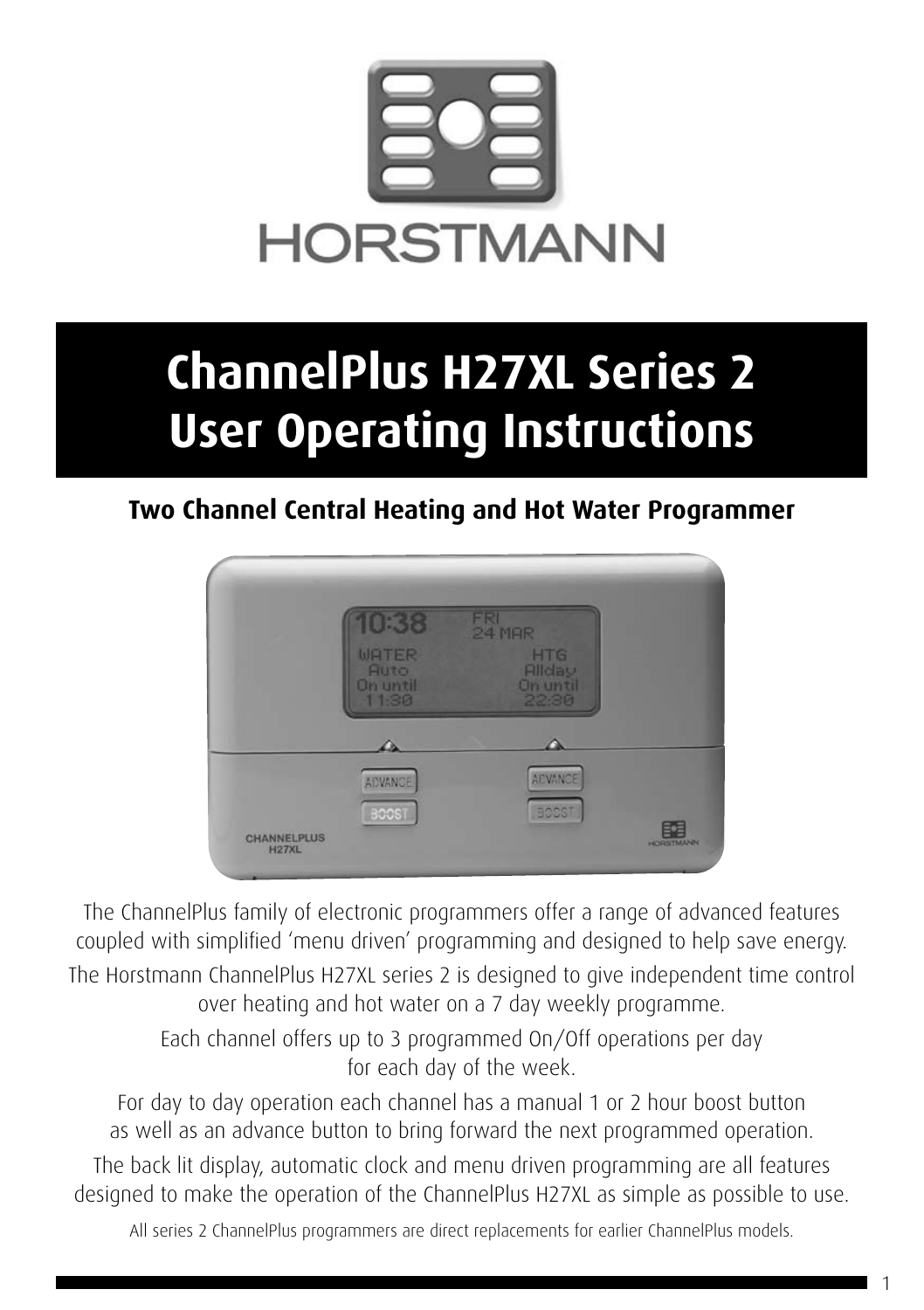### **The ChannelPlus H27XL Series 2 Programmer –**

The simple instructions contained in this user guide are designed to help with the programming and operation of the unit. Most of the following instructions require the front flap to be lowered. Please replace the flap when normal operation is required.

PRODUCT OVERVIEW - DETAIL SHOWN WITH THE FLAP LOWERED



- Current time of day
- Day of week and date
- Channel Heading
- Current Channel programme
- Next On/Off time
- Channel ON indicator
- ADVANCE and ENTER button ILLUMINATED WHEN ACTIVE
- ADVANCE and PLUS button ILLUMINATED WHEN ACTIVE

- 
- 
- BOOST and COPY button **ILLUMINATED WHEN ACTIVE**
- BOOST and MINUS button
- Programme Select buttons (Coloured Blue)
- SET button (Coloured Green)
- Front Flap (Lowered)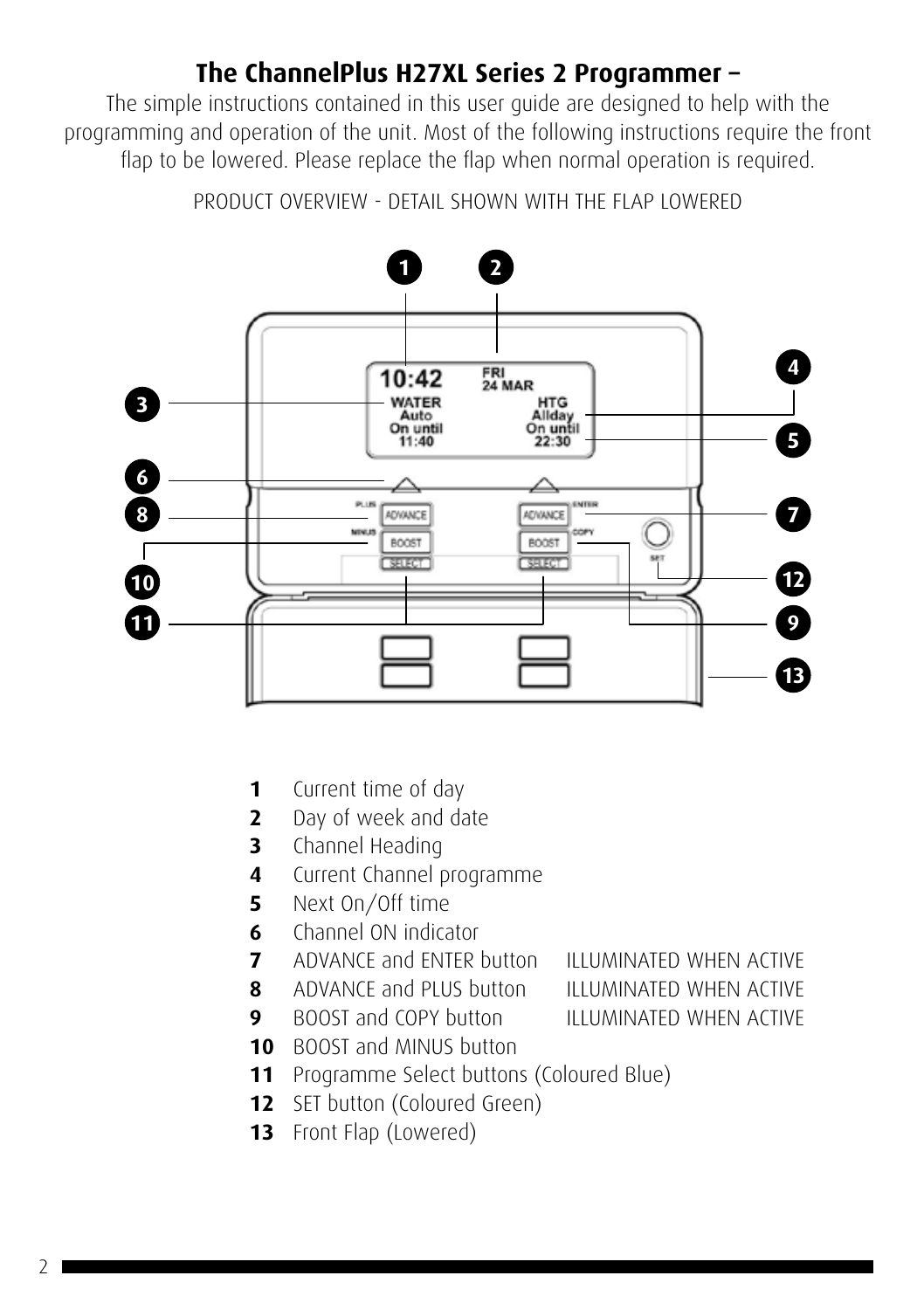### **Display Information**

The ChannelPlus H27XL Series 2 programmer has a fully graphical, backlit display. In the normal run mode the display is divided into two sections, each section represents a controlled channel. The information displayed will change depending upon the settings made and which mode you are in. During different programming modes and/or setting screens the current time, day/date, holiday indicator will only appear when necessary, this is to reduce confusion during the programming process. This is explained further in later sections of this guide.

#### **ACTIVATING THE BACK–LIT DISPLAY**

The display will illuminate for approximately 1 minute whenever a button is pressed.

To illuminate the display for viewing purposes only press the green menu button under the front flap twice.

### **SETTING AND ADJUSTING**

When setting or adjusting, the programmer will automatically return to the running mode if no buttons are pressed for approx.1 minute.

If the setting or adjusting has not been finished, please start the procedure again.

#### **TIME OF DAY**

The ChannelPlus H27XL incorporates a factory set clock and calendar which means that no adjustments should be necessary to the time of day and BST/GMT time changes take place automatically.

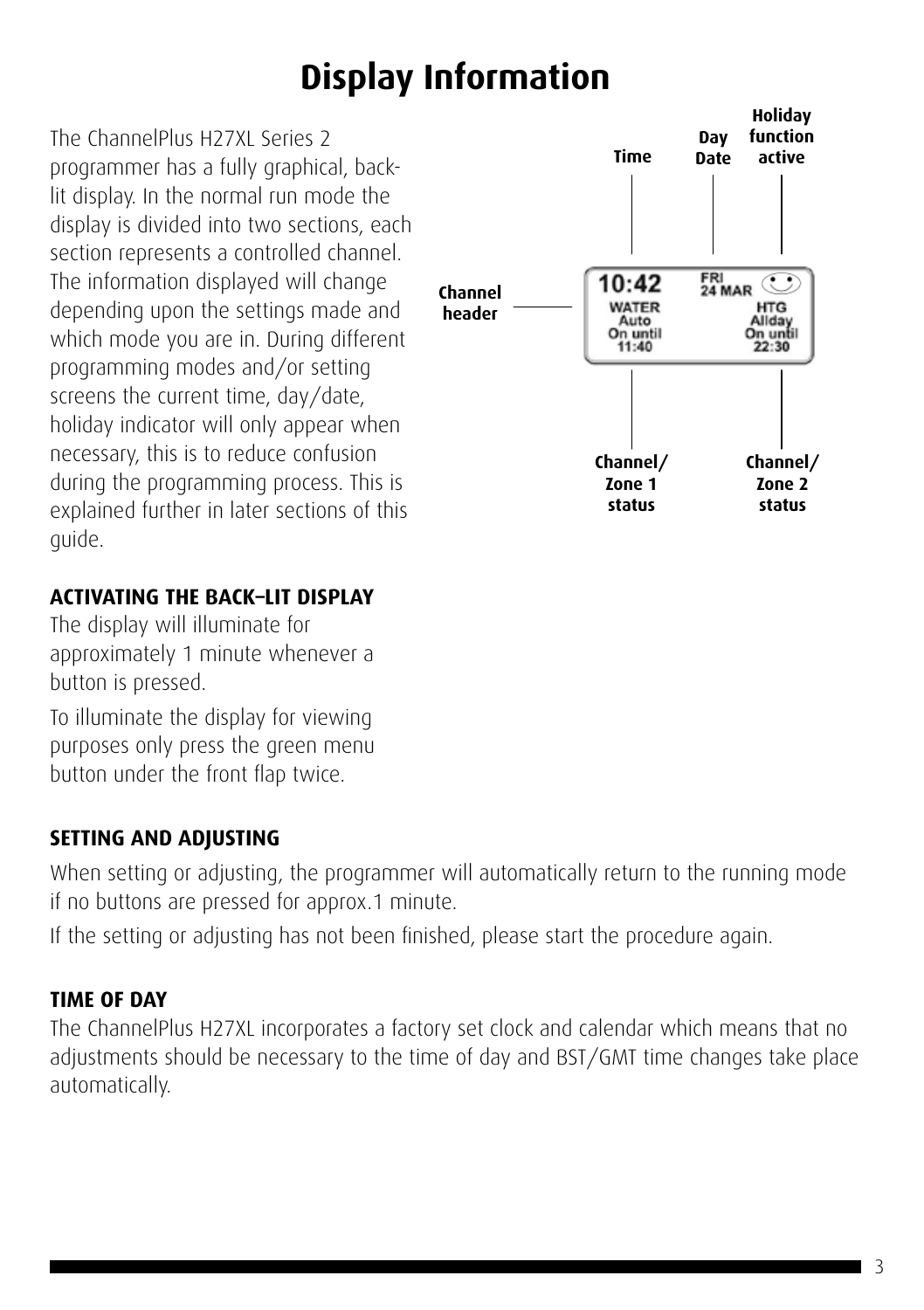### **Manual Overrides**

#### **BOOST FUNCTION - 1 OR 2 HOUR TEMPORARY OVERRIDE**

 $\rightarrow$ 

The boost facility will allow the user to either activate a channel which is currently 'OFF' for either 1 or 2 hours, or to extend a current 'on' period by 1 or 2 hours. To indicate the boost being activated the 'BOOST' button under the selected channel will stay illuminated for the duration of the boost/extension period. The display will also indicate the extension to the time visually on the screen.

**Press BOOST button once for 1 hour of hot water or central heating**

**Press BOOST button twice for 2 hours of hot water or central heating**

 $\rightarrow$ 

**Press BOOST button a third time to cancel the period and return to the normal programme**

#### **ADVANCE FUNCTION - BRINGS FORWARD THE NEXT ON OR OFF OPERATION**

The advance facility will allow the user to either bring a channel 'ON' which is currently 'OFF' or switch a channel 'OFF' which is currently 'ON'. To indicate the advance feature being activated the 'ADVANCE' button under the selected channel will stay illuminated until the next programme switching time, the user display will change to also indicate the status of the channel and the next switching time.

**Press ADVANCE button once to move to the next ON/OFF time**

 $\rightarrow$ 

**To cancel the advance press the ADVANCE button again. This will return the unit to its normal programme**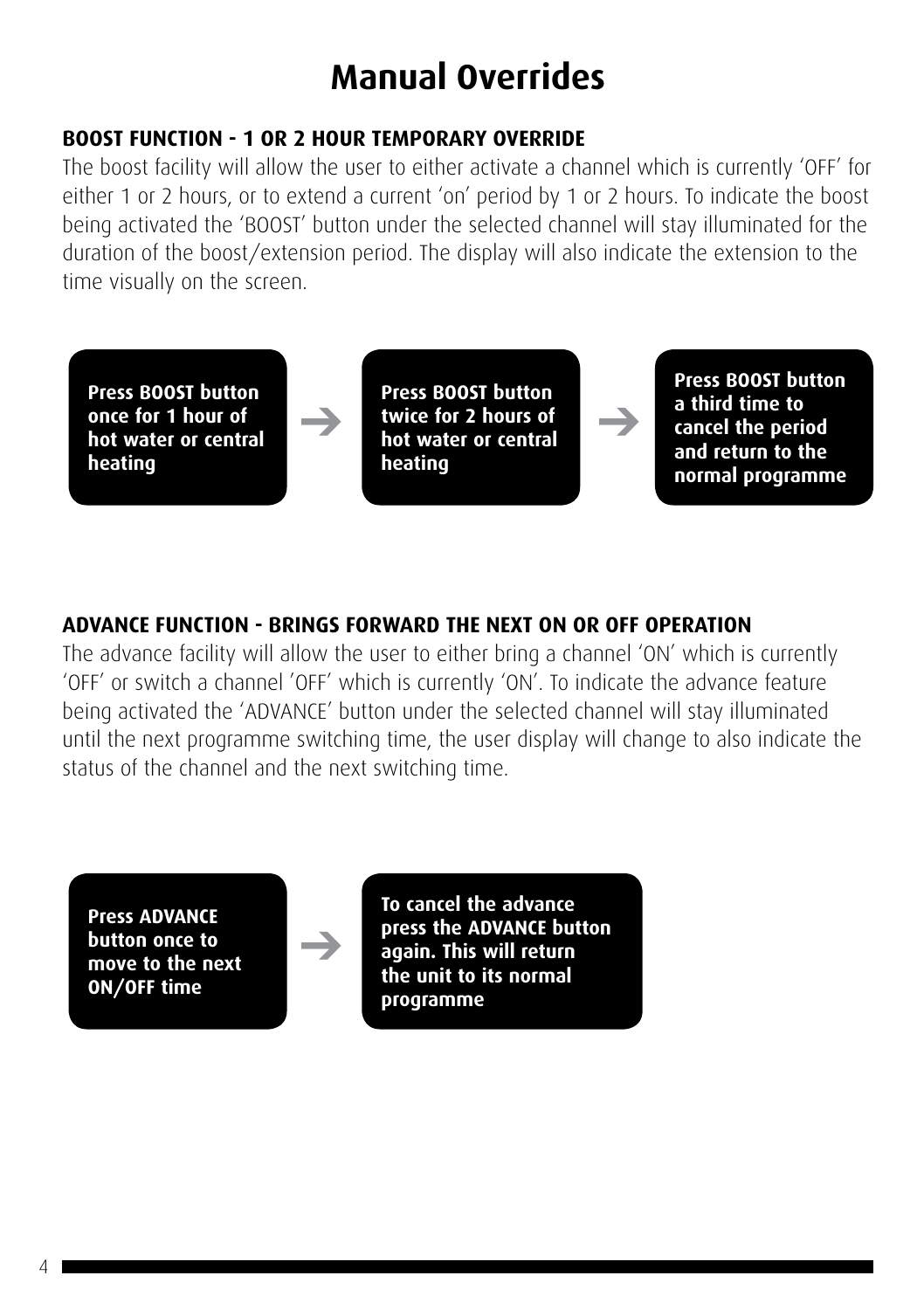### **Programme Override Facilities**

With the ChannelPlus H27XL Series 2 programmer operating in the normal running mode it is possible to alter the functionality of the programme on each individual channel. The options include;

- **AUTO** Programmer follows all programmed 'ON' and 'OFF' times.
- **ALL DAY** Channel operates from 1st 'ON' time until 3rd 'OFF', ignoring all switching times in between. Useful for unexpected times of occupation or to maintain a constant temperature during an extended period.
- **ON** Channel will be constantly 'ON'.
- **OFF** Channel will be constantly 'OFF', there is the ability to turn off heating during summer without altering the programme times. 1 or 2 hour boost still available.

All of the settings above will be permanent, i.e. unaffected by programme times, until alteration by the user.

The diagram below illustrates how to alter the setting, it assumes that the channel is in the AUTO mode to begin with. As both channels are totally independent it is possible to have them set differently if necessary\*.



#### **ADJUSTING SETTINGS**

When carrying out any alterations to the programmed times and settings the programmer will return to its normal run mode in 1 minute if no adjustments are made in that time.

It may not be possible to programme heating and hot water independently on certain systems.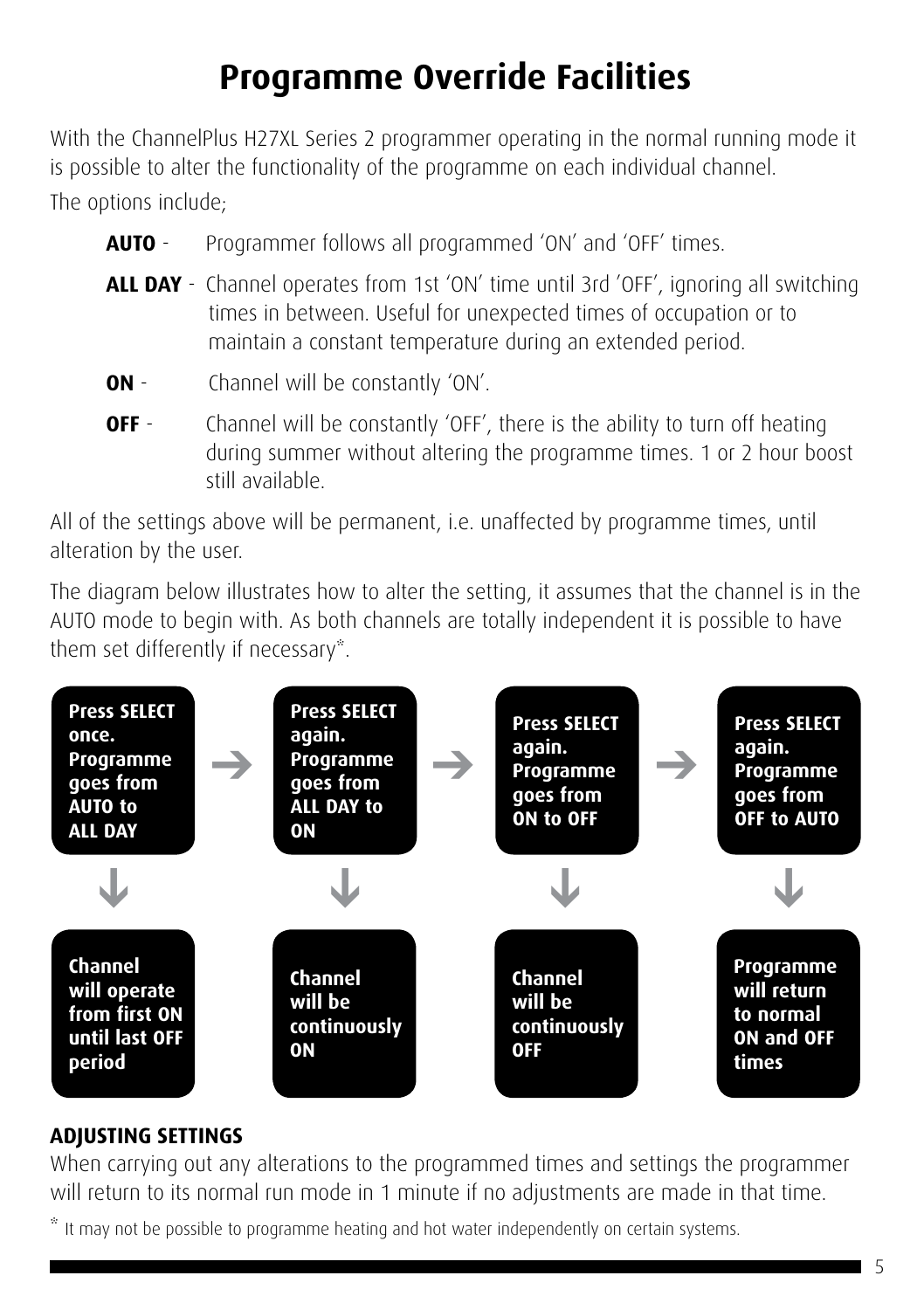### **Setting the Programme Times**

The programme times have been preset as shown in the chart below.

### **Default Time settings - am/PM**

| 1st $ON$ | 1st OFF                                                      | 2nd ON | 2nd OFF 3rd ON | 3rd OFF |
|----------|--------------------------------------------------------------|--------|----------------|---------|
|          | l Mon - Fri - 6.30AM - 8.30AM - 12.00PM - 12.00PM - 4.30PM - |        |                | 10.30PM |
|          | Sat/Sun 7.30AM 10.30AM 12.00PM 12.00PM 5.00PM                |        |                | 11.00PM |

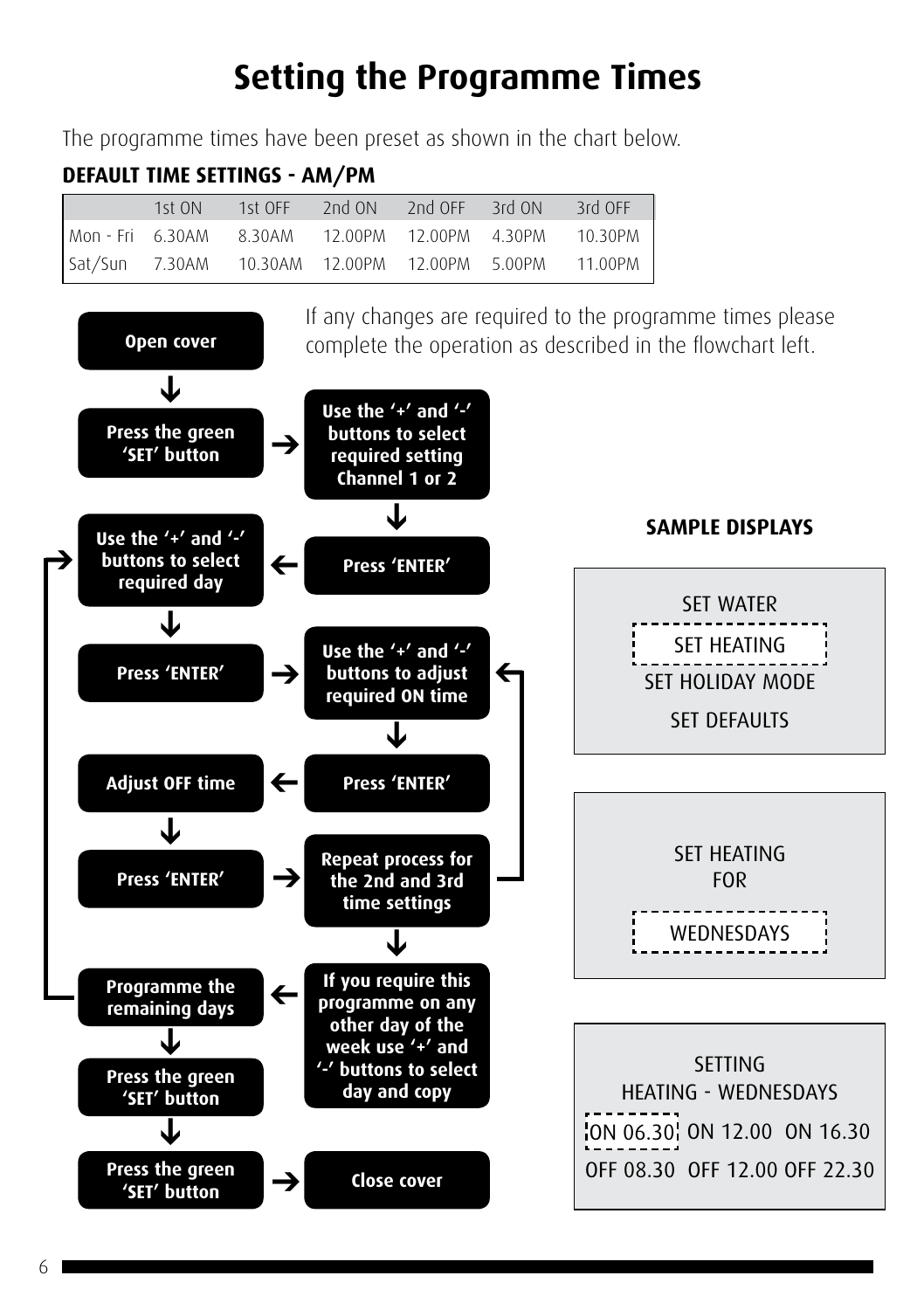# **Setting the Holiday Mode**

The holiday mode can be used to suspend the program function of the ChannelPlus programmer, it can be set in advance of your departure date and for as long a period as required. The holiday function operates from mid-day to mid-day, this means it can be easily set to ensure your home is warm for your return. When the holiday mode has been set a smiley face  $\odot$  will appear on the display. When the holiday mode is active only the day/date and smiley face will be displayed.

To cancel an active holiday period please press any of the Select buttons under the front flap.

PLEASE NOTE: Any alteration to the current time or date will cancel any Holiday programme set.

**N.B. Do not use the holiday programme when conditions are such that frost damage to the heating system is possible (unless a frost protection thermostat is fitted to your system).**



#### **SAMPLE DISPLAYS**

SETTING HOLIDAY MODE START AT MID-DAY ON 1 SEPT 2009 FINISH AT MID-DAY ON 21 SEPT 2009

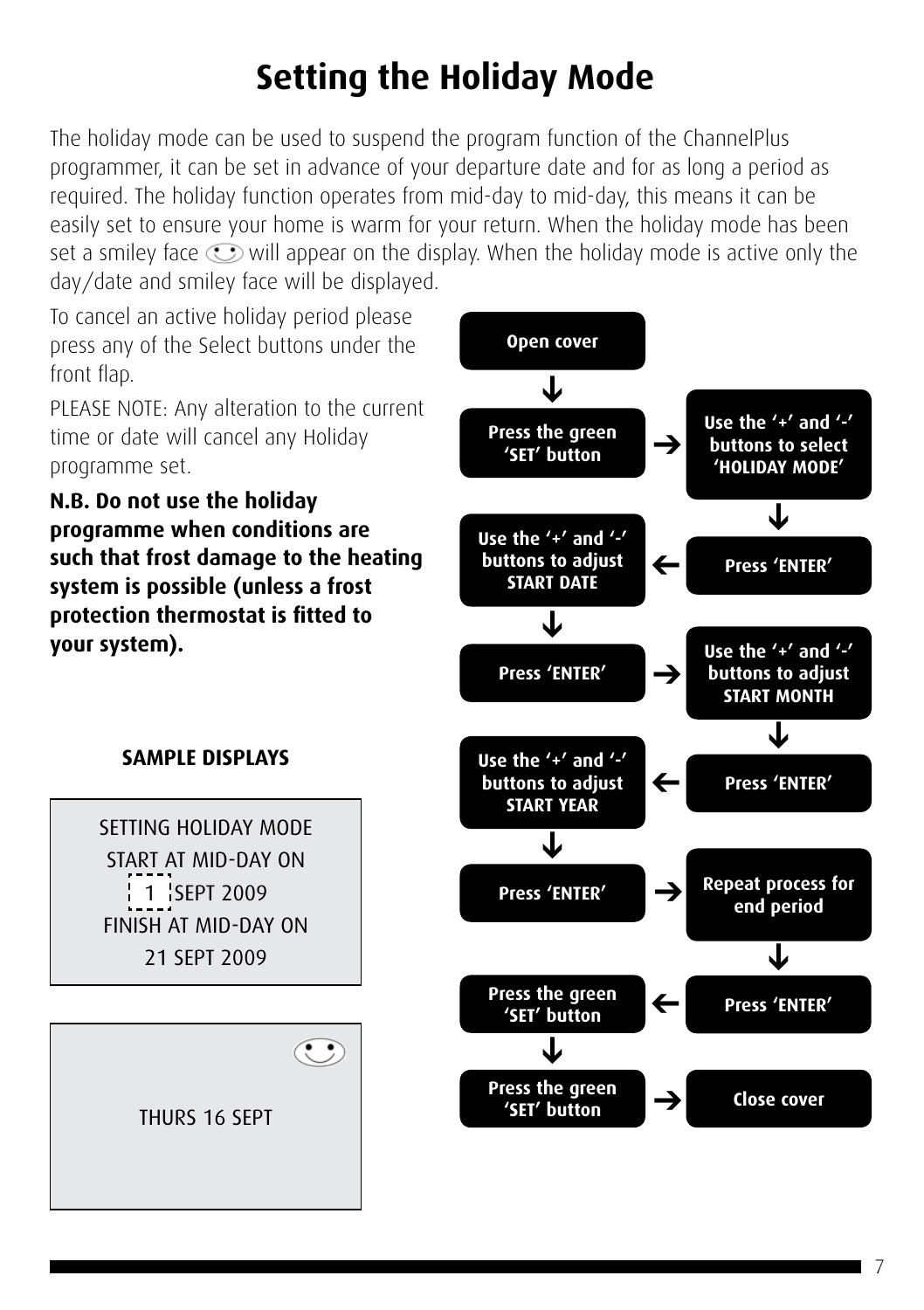# **Adjusting Default Settings**

The ChannelPlus H27XL Series 2 has a number of default settings which are normally installed. These settings are designed to reduce the need for user intervention upon installation of the programmer. However it is possible to customise the user display by following the procedures in the following pages. The factory default normally installed are illustrated below;

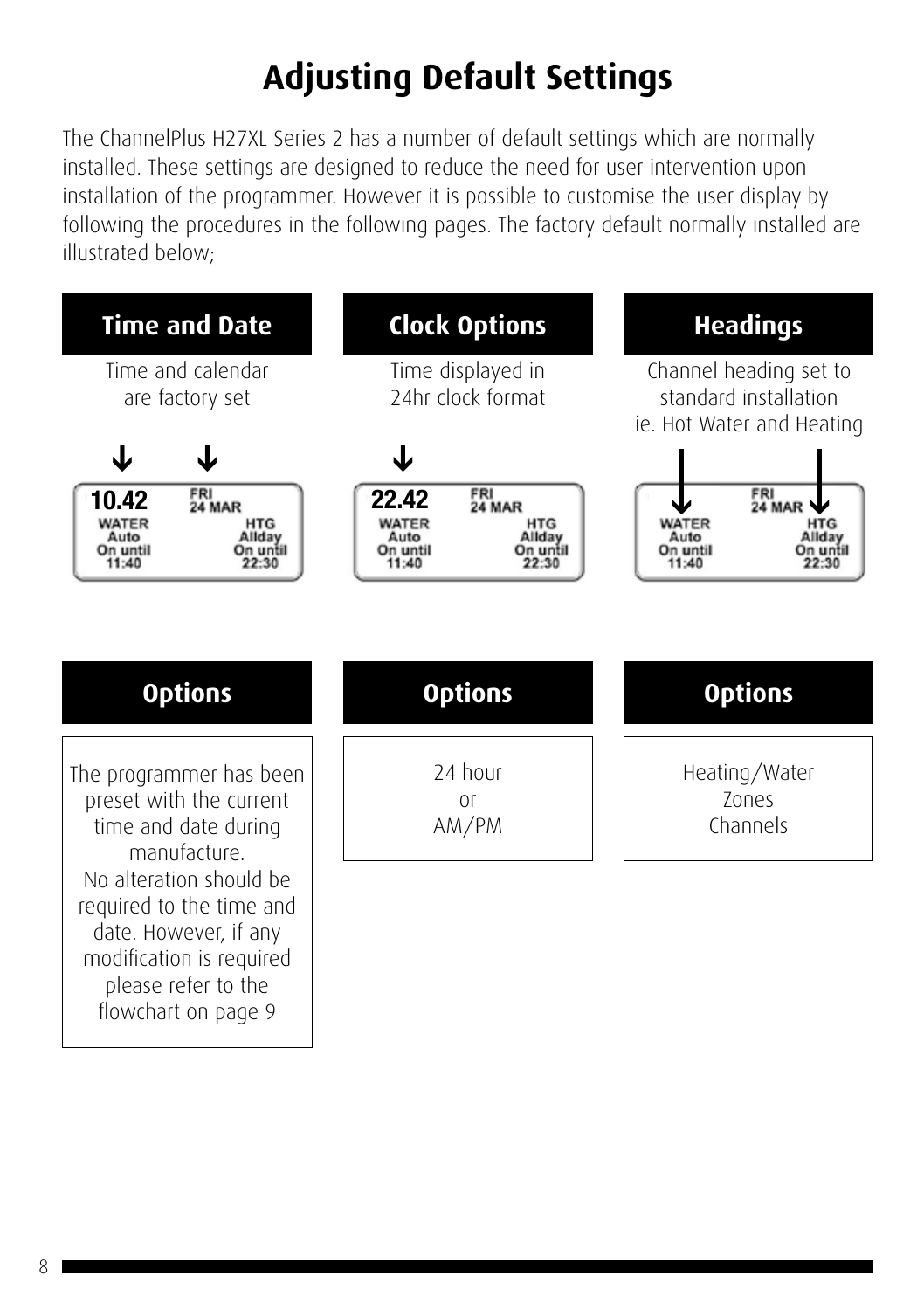# **Adjusting Time and Date -** see note below

The ChannelPlus H27XL Series 2 programmer has been preset with the current time and date during manufacture. No alteration should be required to the time and date, however if any modification is required please refer to the flowchart below.

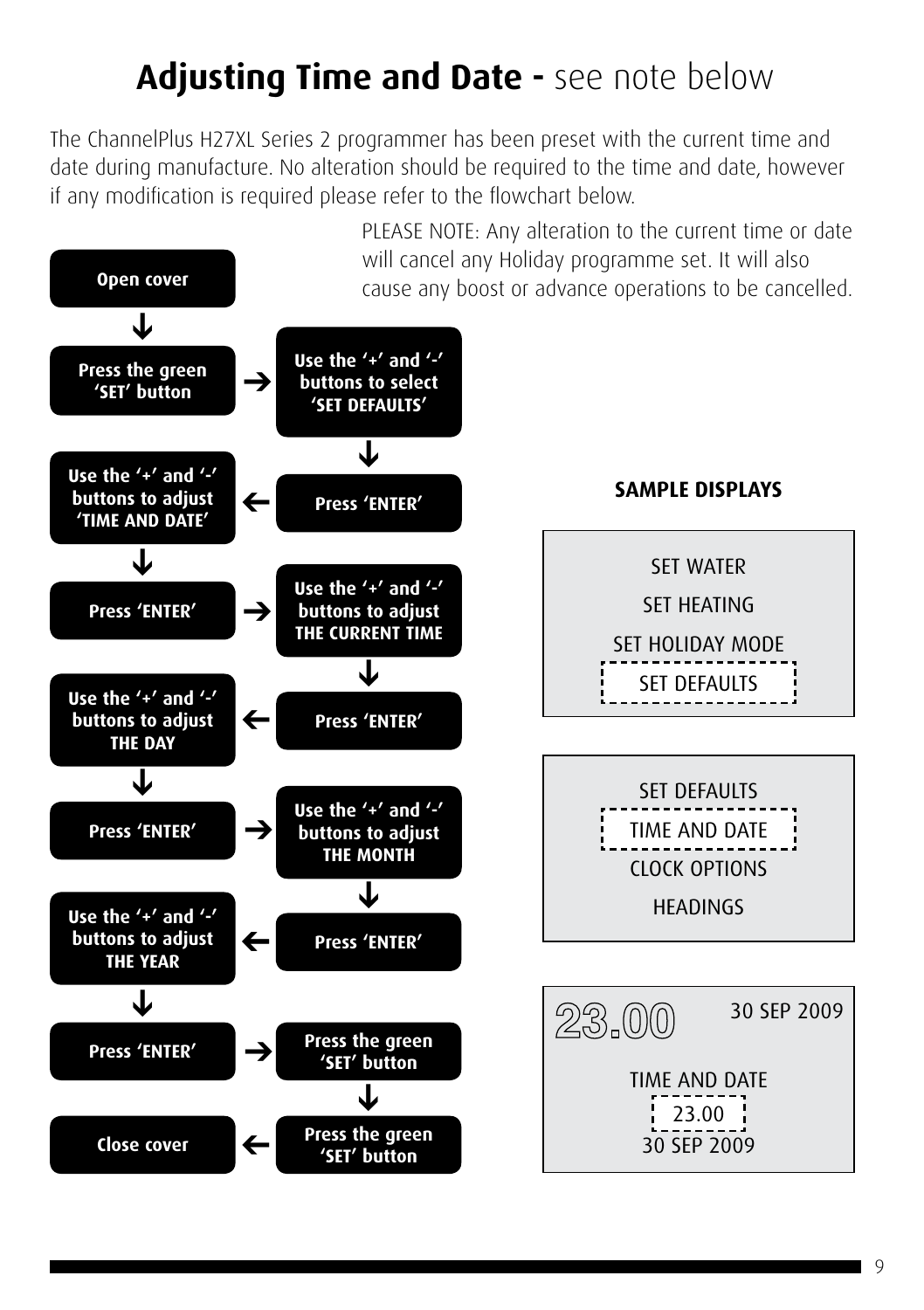

# **General Information**

### **BATTERY**

The programmer is fitted with a non-rechargeable, non-serviceable long life battery, which will maintain the clock and programmed time settings with the mains supply disconnected.

THIS RESERVE SHOULD BE SUFFICIENT TO COVER POWER INTERRUPTIONS DURING THE LIFE OF THE UNIT.

During power interruptions the display will be blank.

### **SERVICE AND REPAIR**

This programmer is NOT user serviceable. Please do not dismantle the unit. In the unlikely event of a fault developing please refer to the RESETTING THE PROGRAMMER section right. If this fails to resolve the problem please contact a local heating engineer or a qualified electrician.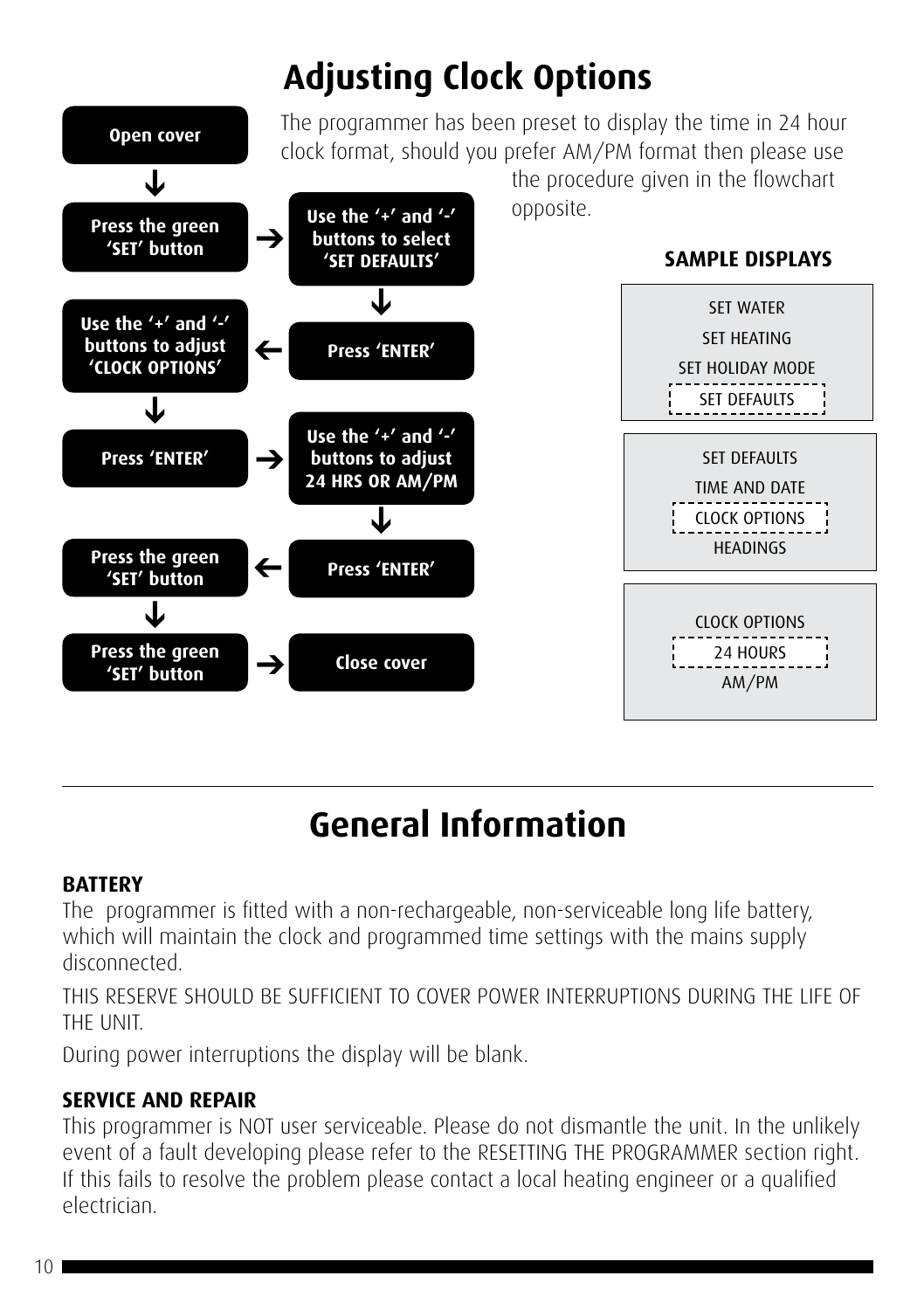# **Adjusting Channel Headings**



### **General Information**

### **RESETTING THE CHANNELPLUS H27XL SERIES 2**

Electronic equipment can in some circumstances be affected by electrical interference. If the display becomes frozen or scrambled; or if you wish to revert back to the default settings please use the following procedure:

### **RESET PROCEDURE**

PLEASE NOTE: Using this procedure will restore the ChannelPlus to the original factory programme settings, the time setting will remain correct.

Lower the front flap of the unit. On the right hand Channel press the ADVANCE (Enter) and SELECT (Blue) buttons together, then release and the programmer will return to the preset factory settings.